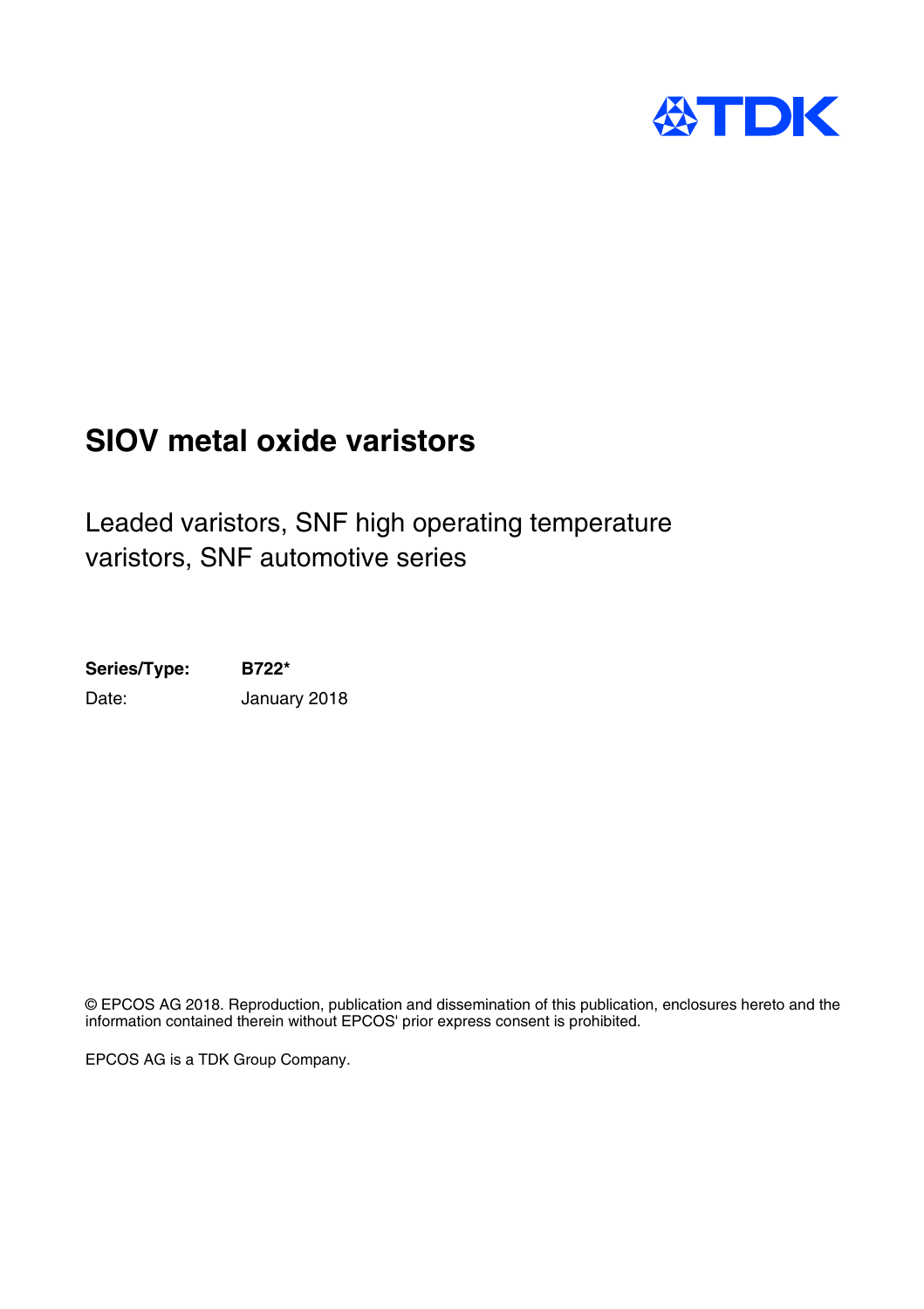# ÆTDK

### **Leaded varistors, SNF high operating temperature varistors B722**

#### **SNF automotive series**

#### **Construction**

- Round varistor element, leaded
- Coating: silicon resin, flame-retardant to UL 94 V-0
- Terminals: tinned copper wire

#### **Features**

- High resistance to cyclic temperature stress
- $\blacksquare$  High operating temperature range up to 125 °C
- AEC-Q200 qualified
- Enhanced resistance against heat and humidity 85 °C, 85% r.h., 0.85  $\cdot$  V<sub>v</sub> (1 mA), 1000 h for use in harsh environments
- **PSpice models**

#### **Approvals**

- UL
- $\blacksquare$  CSA (all types ≤320 V<sub>RMS</sub>)
- **N** VDF
- $\Box$  COC
- **III** IEC

#### **Options**

■ Further disk diameters and voltage classes upon request

#### **Delivery mode**

Bulk (standard)

#### **General technical data**

| to IEC 60068-1 | 40/125/56  |                   |
|----------------|------------|-------------------|
| to IEC 61051   | $-40+125$  | °C                |
|                | $-40+150$  | $^{\circ}$ C      |
| to IEC 61051   |            | kV <sub>RMS</sub> |
| to IEC 61051   | $\geq 100$ | $M\Omega$         |
|                |            | $\geq 2.5$        |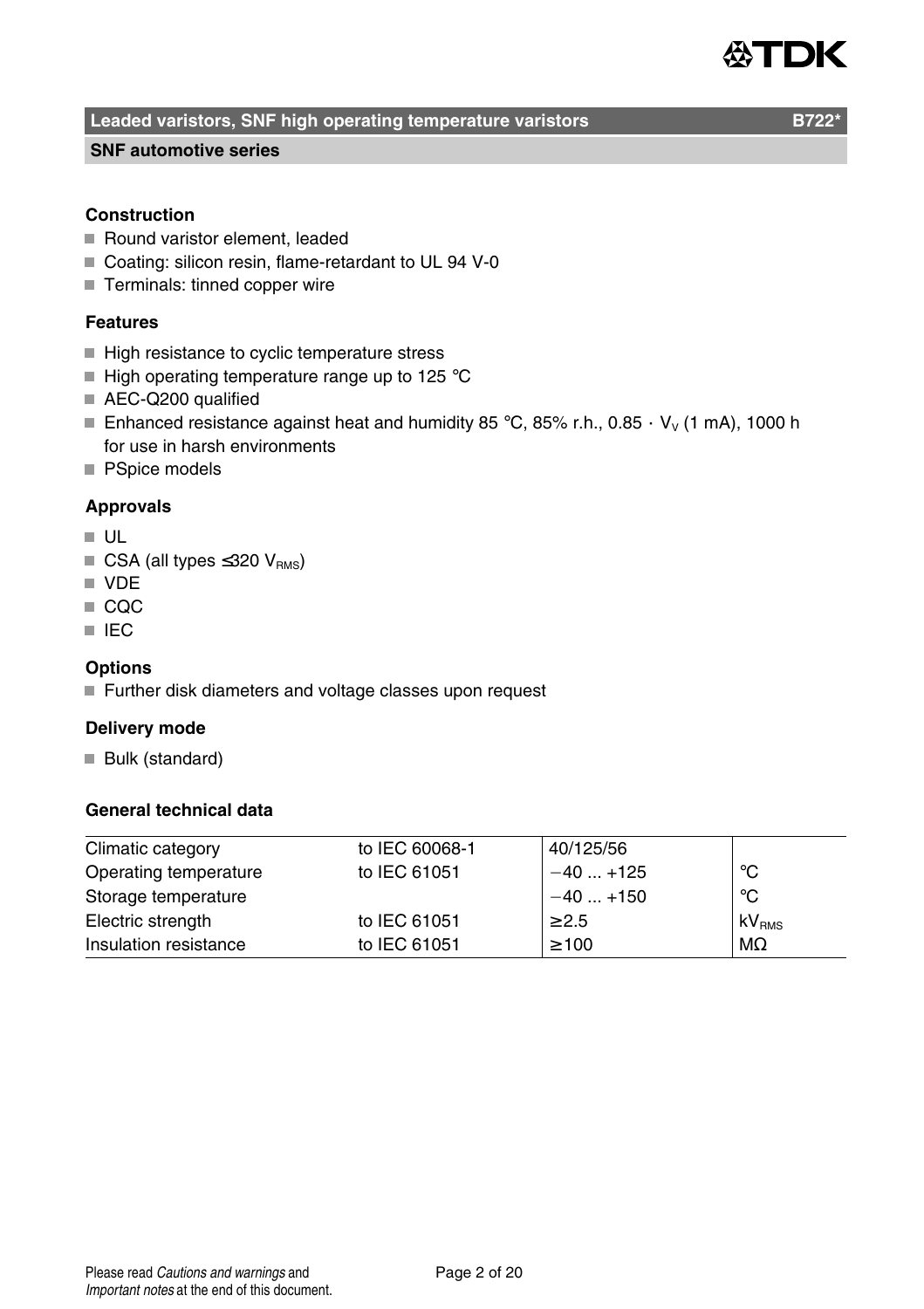

#### **SNF automotive series**

#### **Electrical specifications and ordering codes Maximum ratings (** $T_A$  **= 125 °C)**

| Ordering code   | Type          | $\mathsf{V}_{\texttt{RMS}}$ | $V_{DC}$ | max                  | $I_n$            | $W_{\text{max}}$ | $P_{\text{max}}$ |
|-----------------|---------------|-----------------------------|----------|----------------------|------------------|------------------|------------------|
|                 | (untaped)     |                             |          | $(8/20 \,\text{µs})$ | $(8/20 \,\mu s)$ | $(2 \text{ ms})$ |                  |
|                 | SIOV-         |                             |          | 1 time               | 15 times         |                  |                  |
|                 |               |                             | ν        | А                    | А                | J                | w                |
| B72220X2271K501 | SNF20K275E2S5 | 275                         | 350      | 10000                | 3000             | 215              | 1.00             |
| B72214X2301K501 | SNF14K300E2S5 | 300                         | 385      | 6000                 | 3000             | 125              | 0.80             |
| B72220X2381K501 | SNF20K385E2S5 | 385                         | 505      | 10000                | 3000             | 273              | 1.00             |
| B72214X2421K501 | SNF14K420E2S5 | 420                         | 560      | 5000                 | 3000             | 136              | 0.80             |
| B72214X2551K501 | SNF14K550E2S5 | 550                         | 745      | 5000                 | 3000             | 180              | 0.80             |

<sup>1)</sup> **Note:** Nominal discharge current  $I_n$  according to UL 1449,  $4<sup>th</sup>$  edition.

### **Characteristics (T<sup>A</sup> = 25** °**C)**

| Ordering code   | V.,    | $\Delta V_{\rm w}$ | $V_{c,max}$       | $L_{\rm C}$ | $\mathsf{C}_{\mathsf{typ}}$ |
|-----------------|--------|--------------------|-------------------|-------------|-----------------------------|
|                 | (1 mA) | mA)                | (i <sub>c</sub> ) |             | (1 kHz)                     |
|                 |        | $\%$               |                   | А           | pF                          |
| B72220X2271K501 | 430    | ±10                | 710               | 100         | 850                         |
| B72214X2301K501 | 470    | ±10                | 775               | 50          | 400                         |
| B72220X2381K501 | 620    | ±10                | 1025              | 100         | 600                         |
| B72214X2421K501 | 680    | ±10                | 1120              | 50          | 290                         |
| B72214X2551K501 | 910    | ±10                | 1500              | 50          | 215                         |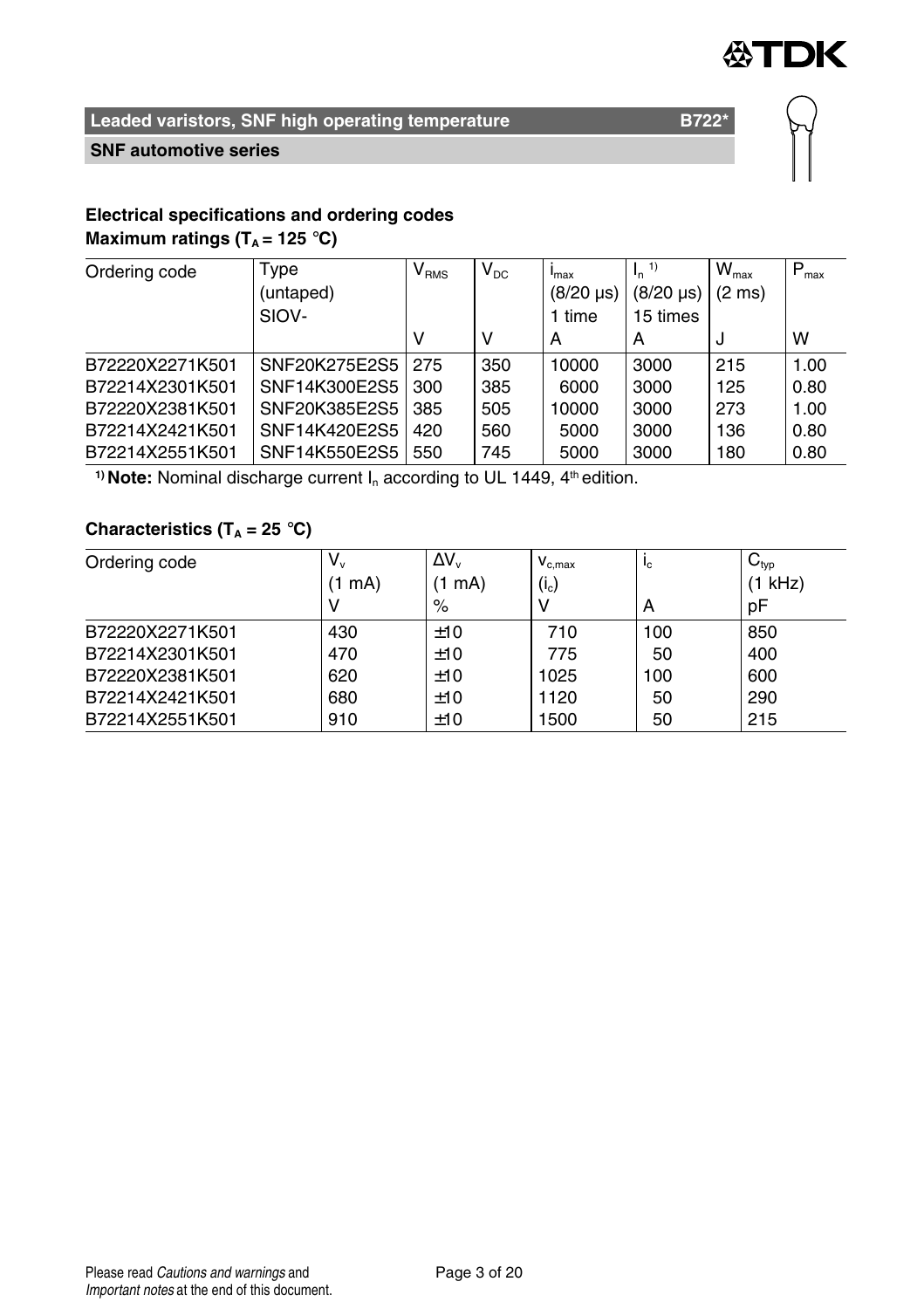

### **Leaded varistors, SNF high operating temperature B722** B722<sup>\*</sup>

**SNF automotive series**

#### **Dimensional drawings**



1) Seating plane to IEC 60717

VAR0727-N-E

**Please note:** Paint legs may have cracks or chips due to the mechanical forces acting on the wires, but this does not affect the performance of the component.

#### **Dimensions**

| Ordering code   | $[el \pm 1]$ | a (typical) | $W_{\text{max}}$ | $th_{\text{max}}$ | $h_{\text{max}}$ | I <sub>min</sub> | $d \pm 0.05$ |
|-----------------|--------------|-------------|------------------|-------------------|------------------|------------------|--------------|
|                 | mm           | mm          | mm               | mm                | mm               | mm               | mm           |
| B72214X2301K501 | 7.5          | 1.9         | 17.5             | 8.6               | 23.0             | 25.0             | 0.8          |
| B72214X2421K501 | 7.5          | 2.6         | 17.5             | 10.5              | 23.5             | 25.0             | 0.8          |
| B72214X2551K501 | 7.5          | 3.4         | 17.5             | 11.5              | 23.5             | 25.0             | 0.8          |
| B72220X2271K501 | 10.0         | 2.0         | 23.5             | 8.8               | 30.0             | 25.0             | 1.0          |
| B72220X2381K501 | 10.0         | 2.5         | 23.5             | 10.6              | 30.5             | 25.0             | 1.0          |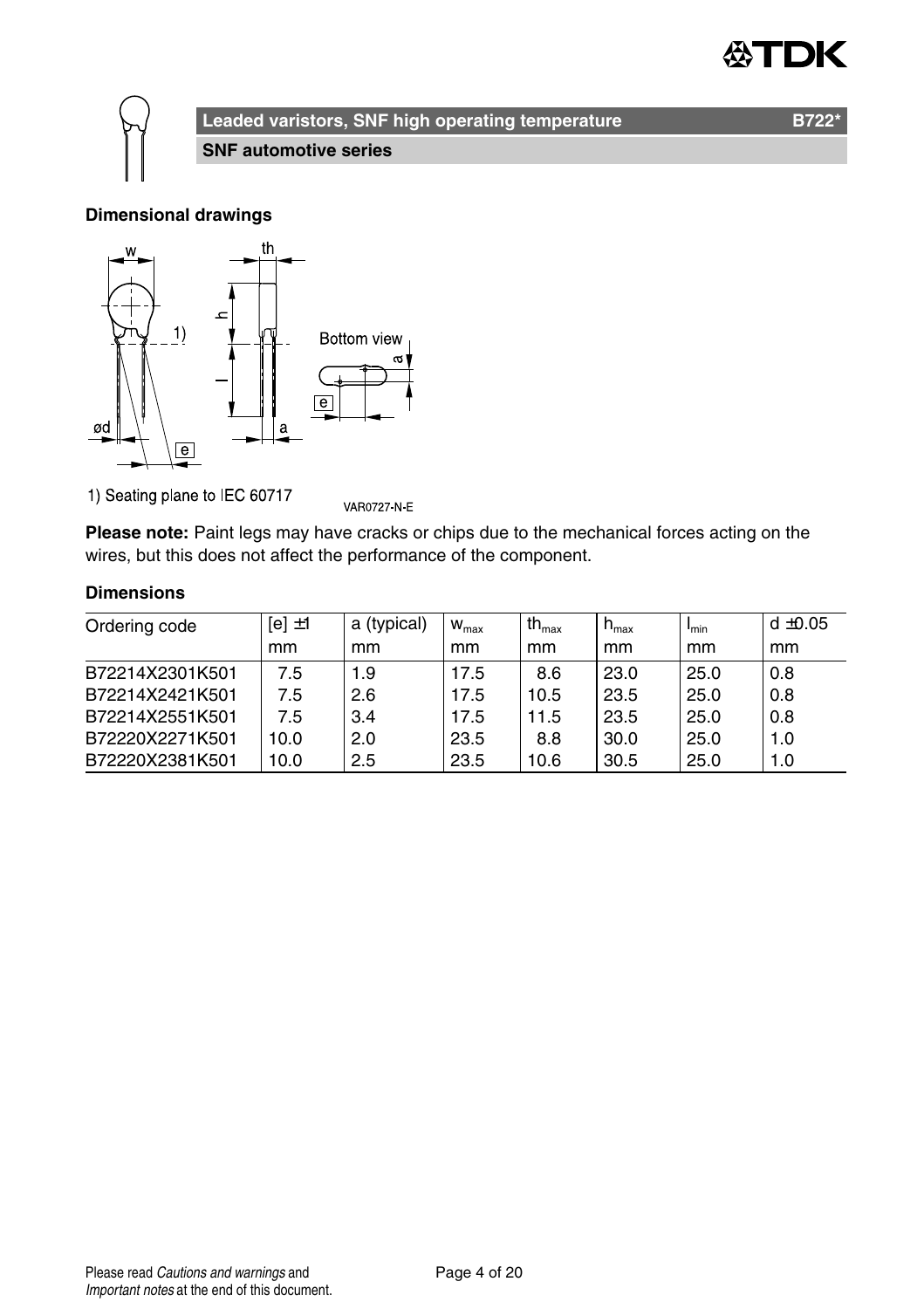

**SNF automotive series**



### **Reliability data**

| Test                 | Test methods/conditions                                                                                                                              | Requirement                        |
|----------------------|------------------------------------------------------------------------------------------------------------------------------------------------------|------------------------------------|
| Varistor voltage     | The voltage between two terminals with<br>the specified measuring current applied<br>is called $V_v$ (1 mA <sub>pc</sub> @ 0.2  2 s).                | To meet the specified value        |
| Clamping voltage     | The maximum voltage between two<br>terminals with the specified standard<br>impulse current (8/20 µs) applied.                                       | To meet the specified value        |
| Operational life     | MIL STD 202F, method 108A, UCT,                                                                                                                      | $ \Delta V/V $ (1 mA) $ \leq 10\%$ |
|                      | $0.85$ x V <sub>v</sub> (1 mA), 1000 h                                                                                                               | No visible damage                  |
| Load dump            | ISO 7637-1, test pulse 5 ("load dump")                                                                                                               | $\Delta$ V/V (1 mA) $\ge$ -15%     |
|                      | (DIN 40 839 Part 1; impulse 5)                                                                                                                       | No visible damage                  |
|                      | 7 mm varistors (S07KAUTO):<br>$10 \times 12$ J<br>10 mm varistors (S10KAUTO):<br>$10 \times 25$ J<br>14 mm varistors (S14KAUTO):<br>$10 \times 50$ J |                                    |
|                      | 20 mm varistors (S20KAUTO):<br>$10 \times 100$ J<br>(minimum 40 ms time of energy input,<br>60 s interval)                                           |                                    |
| Temperature cycling  | JESD22, method JA-104                                                                                                                                | $ \Delta V/V$ (1 mA) $ \leq 5\%$   |
|                      | $-40$ °C up to +125 °C, dwell time 10<br>min., 1000 cycles                                                                                           | No visible damage                  |
| <b>Bias humidity</b> | MIL STD 202, method 103,                                                                                                                             | $ \Delta V/V $ (1 mA) $ \leq 10\%$ |
|                      | 85 °C, 85% r. H., 0.85 x V <sub>v</sub> (1 mA),<br>1000h                                                                                             | No visible damage                  |

**Note:**

UCT = Upper category temperature

LCT = Lower category temperature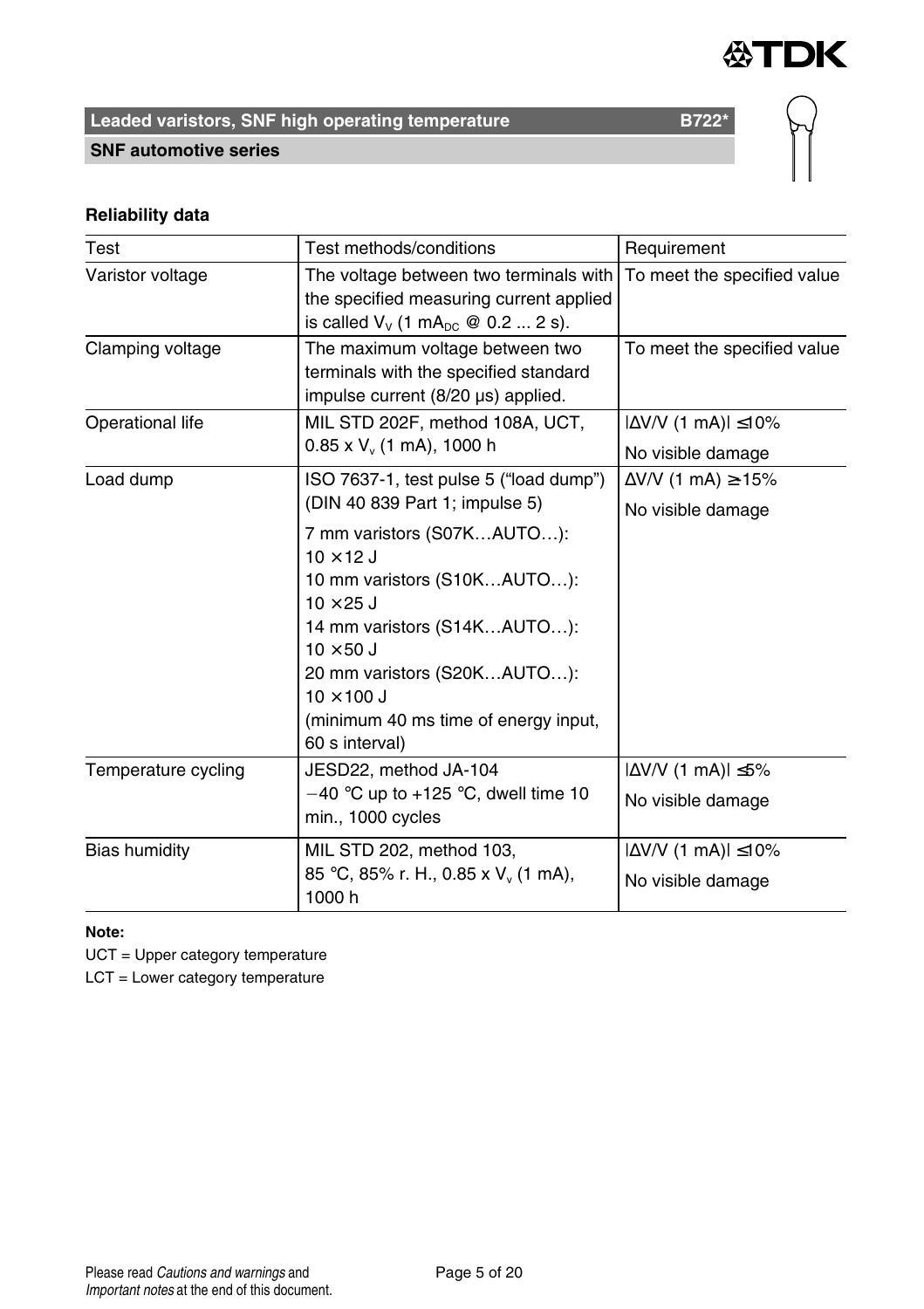



**SNF automotive series**

#### **v/i characteristics**

 $v = f$  (i) - for explanation of the characteristics refer to "General technical information", 1.6.3  $A =$  Leakage current,  $B =$  Protection level } for worst-case varistor tolerances



**SIOV-SNF20 ... E2**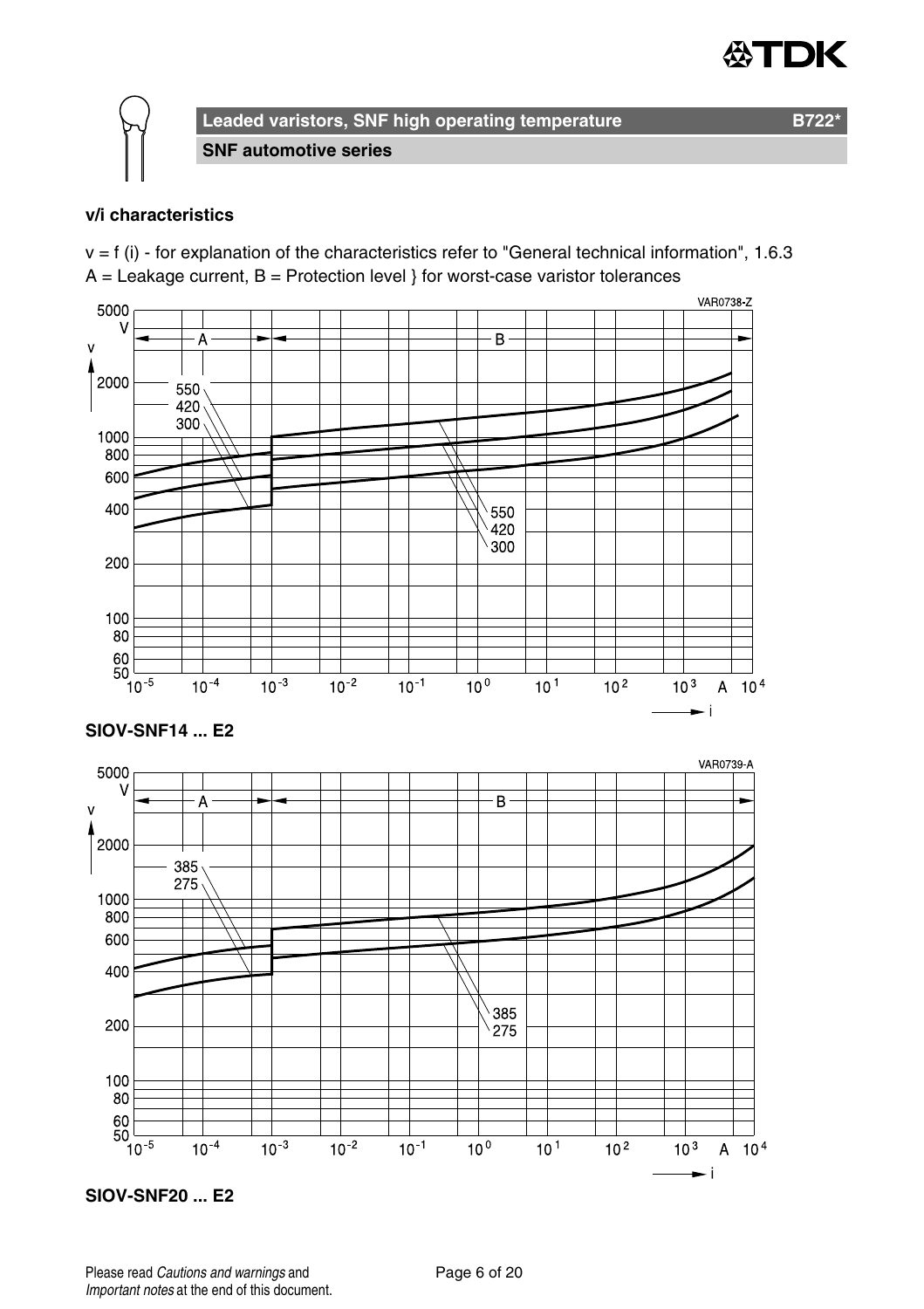

#### **SNF automotive series**

#### **Derating curves**

Maximum surge current  $i_{max} = f(t_r)$ , pulse train)

For explanation of the derating curves refer to "General technical information", section 1.8.1



**SIOV-SNF14K420 ... K550E2S5**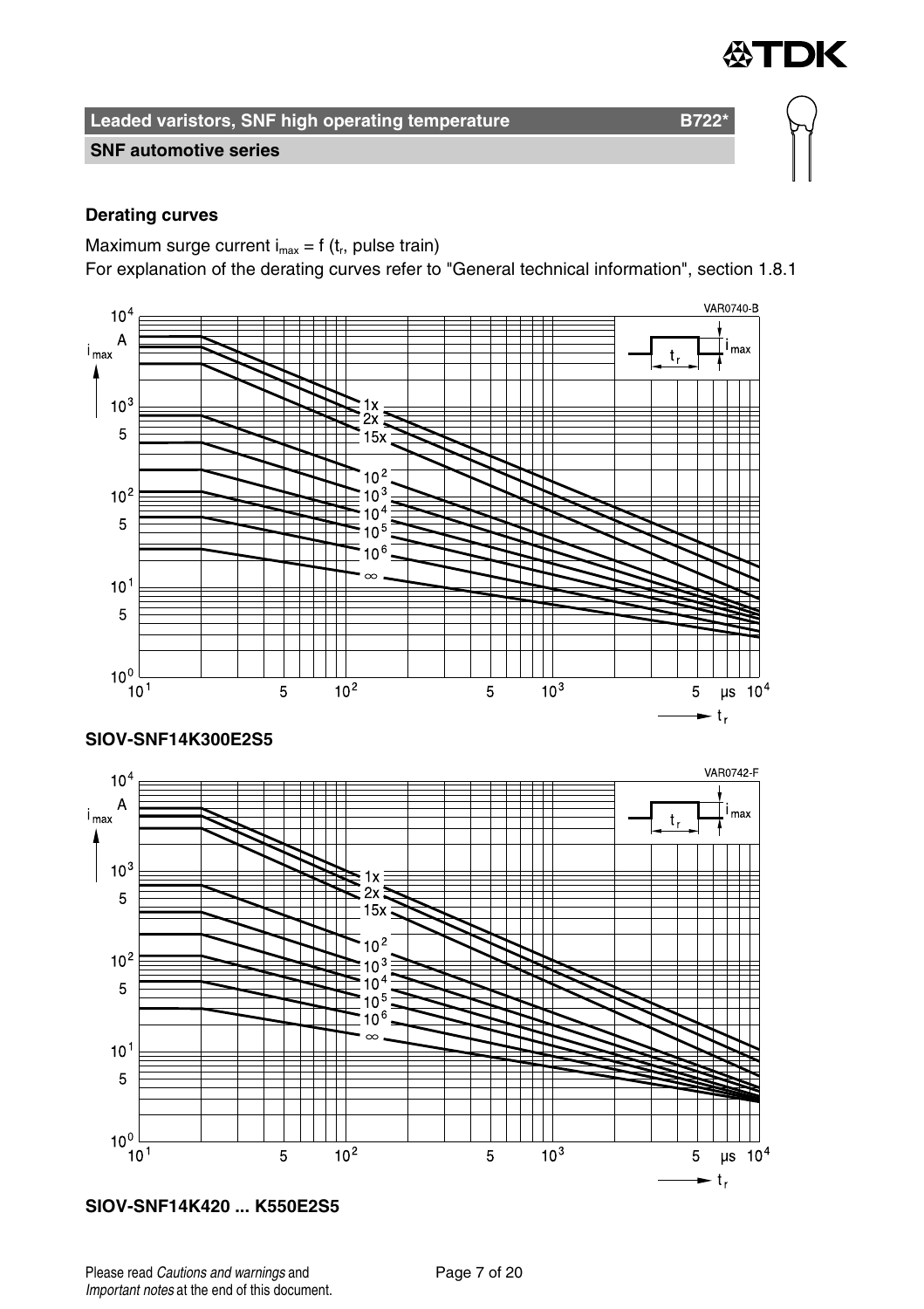



**SNF automotive series**

#### **Derating curves**

Maximum surge current  $i_{max} = f(t_r)$ , pulse train)

For explanation of the derating curves refer to "General technical information", section 1.8.1



**SIOV-SNF20K275 ... K385E2S5**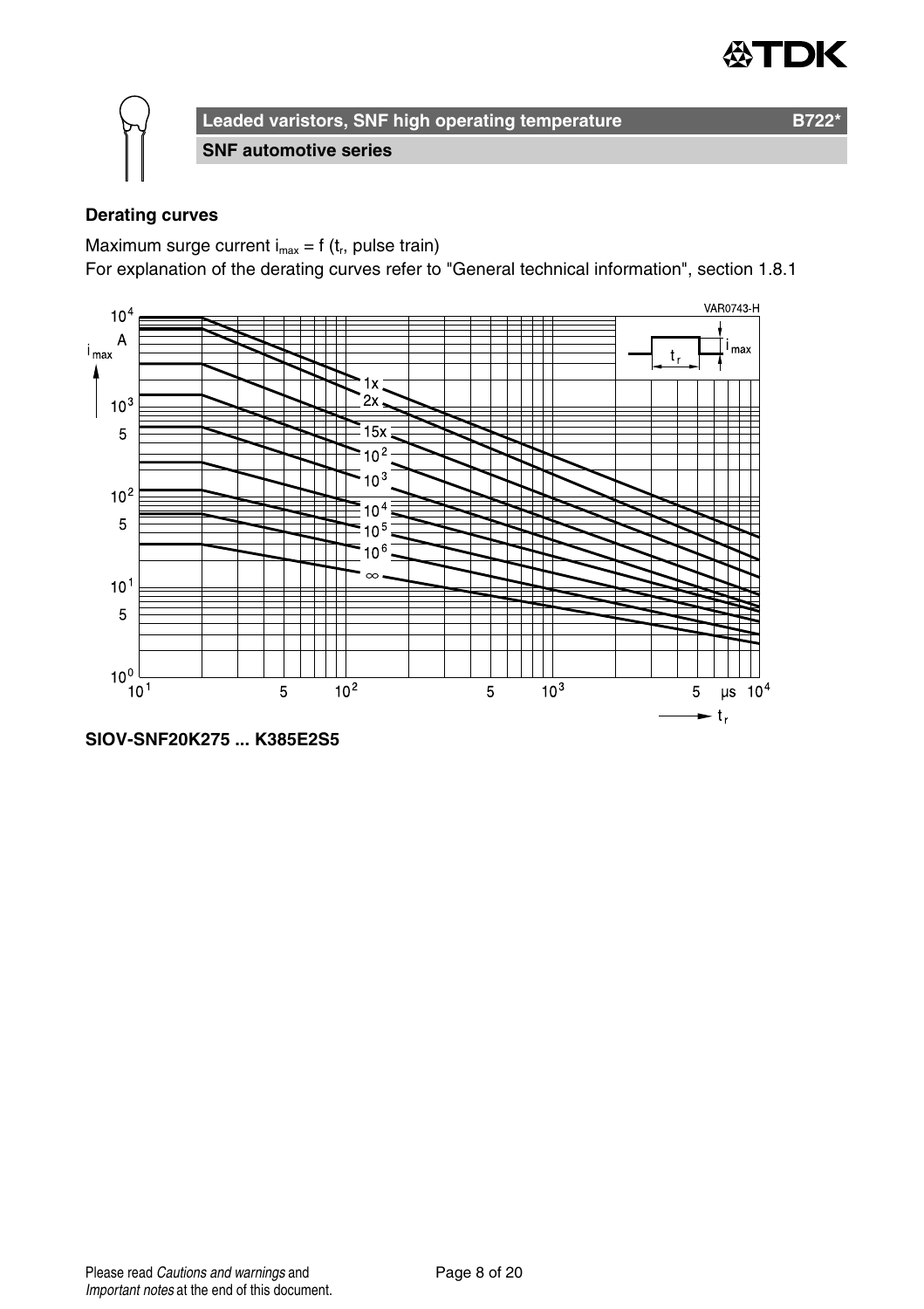

**SNF automotive series**

#### **Taping, packaging and lead configuration**

#### **1 EPCOS ordering code system**

#### **For leaded varistors**

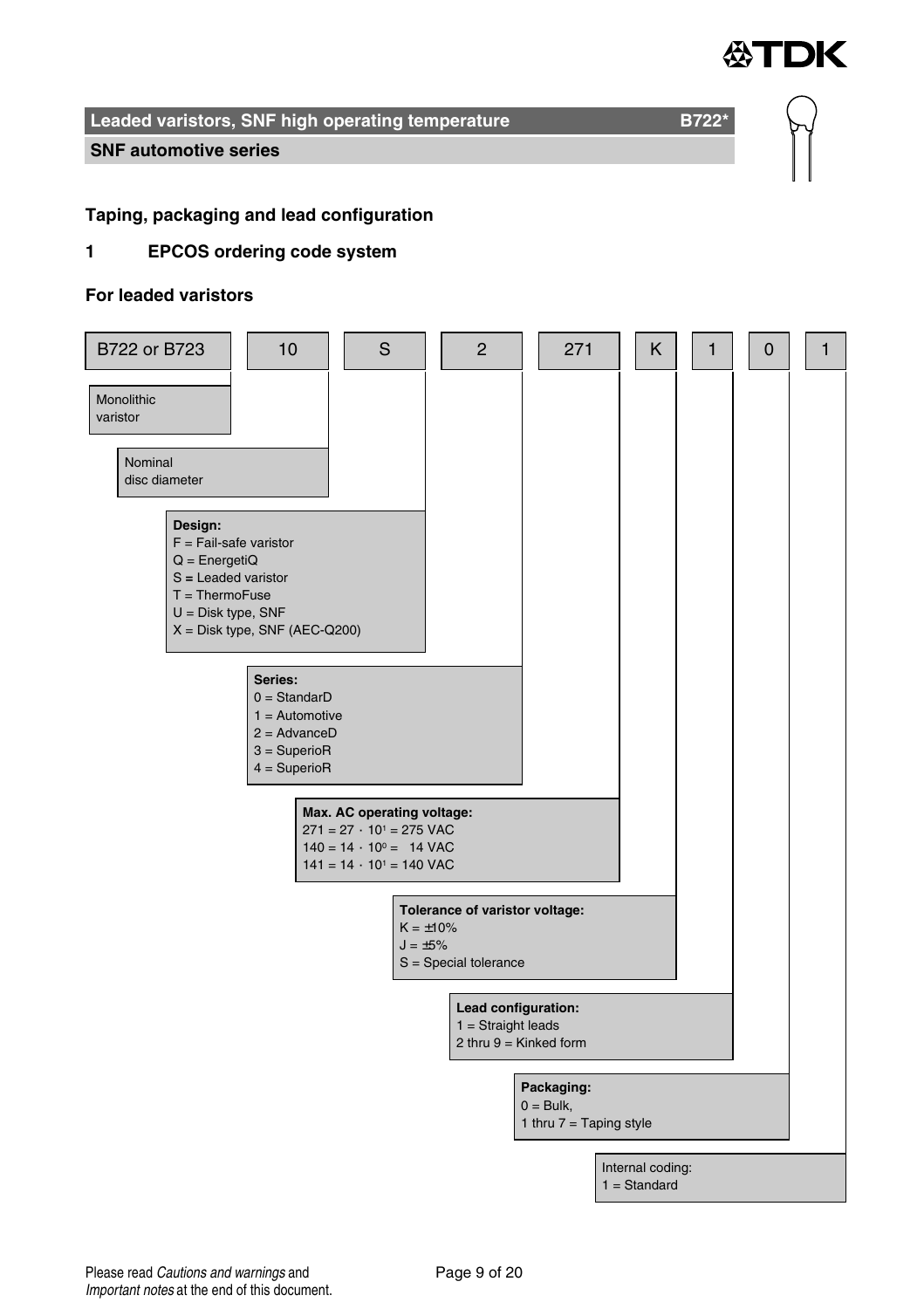

#### **2 Taping and packaging of leaded varistors**

Tape packaging for lead spacing  $\boxed{e}$  = 5 fully conforms to IEC 60286-2, while for lead spacings  $\boxed{e}$  = 7.5 and 10 the taping mode is based on this standard.

#### **2.1 Taping in accordance with IEC 60286-2 for lead spacing 5.0 mm**



#### **2.2 Taping based on IEC 60286-2 for lead spacing 7.5 and 10 mm**

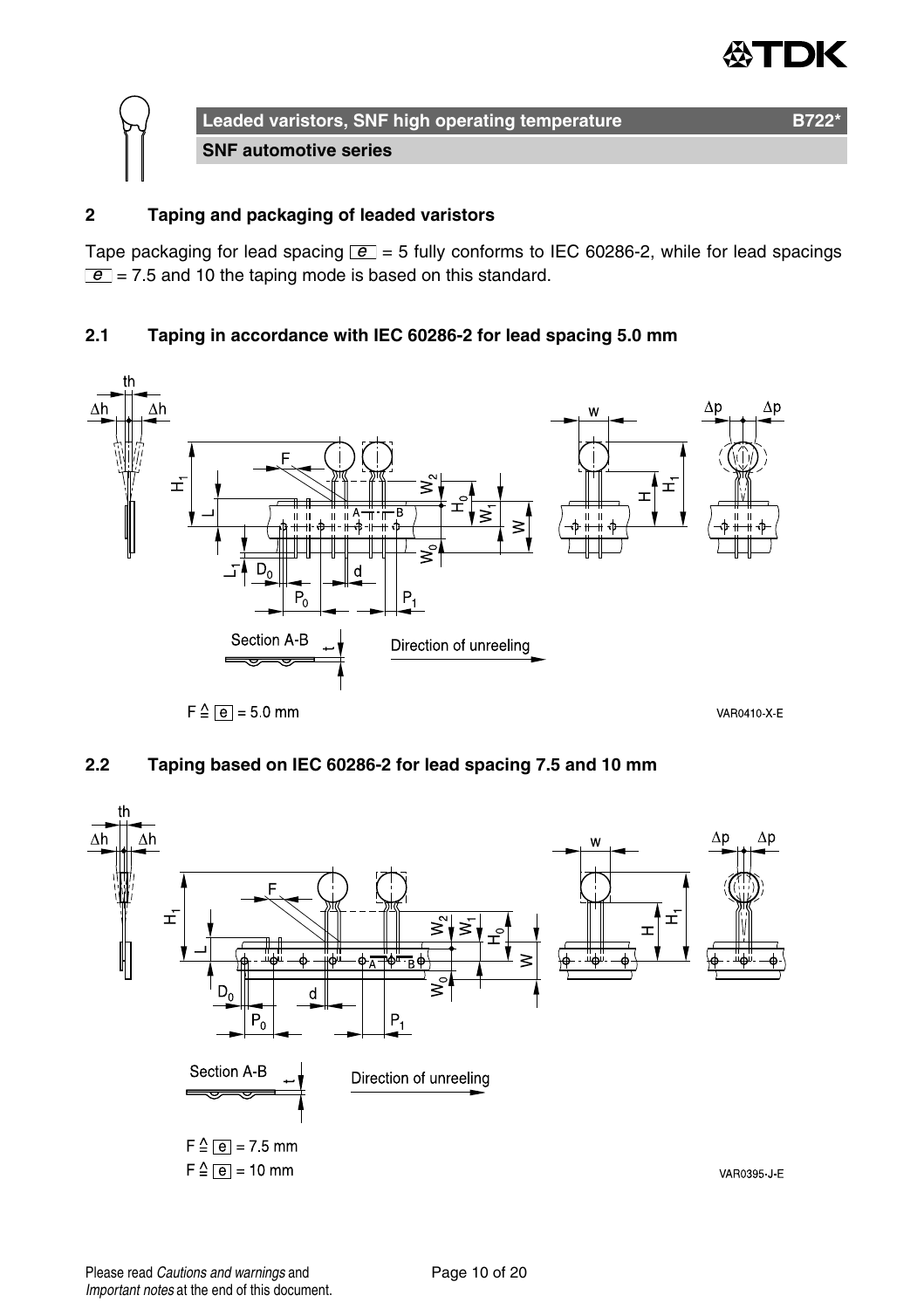



**SNF automotive series**

#### **2.3 Tape dimensions (in mm)**

| Sym-           | $\overline{e}$ = 5.0 | Tolerance   | $ e  = 7.5$       | Tolerance    |              | $\boxed{e}$ = 10.0 Tolerance | Remarks        |
|----------------|----------------------|-------------|-------------------|--------------|--------------|------------------------------|----------------|
| bol            |                      |             |                   |              |              |                              |                |
| w              |                      | max.        |                   | max.         |              | max.                         | see tables in  |
|                |                      |             |                   |              |              |                              | each series    |
| th             |                      | max.        |                   | max.         |              | max.                         | under          |
|                |                      |             |                   |              |              |                              | "Dimensions"   |
| d              | 0.6                  | $\pm 0.05$  | 0.8               | $\pm 0.05$   | 1.0          | ±0.05                        |                |
| $P_0$          | 12.7                 | ±0.3        | 12.7 <sup>1</sup> | ±0.3         | 12.7         | ±0.3                         | $±1$ mm/20     |
|                |                      |             |                   |              |              |                              | sprocket holes |
| $P_1$          | 3.85                 | ±0.7        | 8.95              | $\pm 0.8$    | 7.7          | $\pm 0.8$                    |                |
| F              | 5.0                  | $+0.6/-0.1$ | 7.5               | ±0.8         | 10.0         | ±0.8                         |                |
| Δh             | 0                    | ±2.0        | depends on s      |              | depends on s |                              | measured at    |
| $\Delta p$     | 0                    | ±1.3        | 0                 | ±2.0         | 0            | ±2.0                         | top of compo-  |
|                |                      |             |                   |              |              |                              | nent body      |
| W              | 18.0                 | ±0.5        | 18.0              | ±0.5         | 18.0         | ±0.5                         |                |
| $W_0$          | 5.5                  | min.        | 11.0              | min.         | 11.0         | min.                         | Peel-off       |
|                |                      |             |                   |              |              |                              | force $>$ 5 N  |
| $W_1$          | 9.0                  | ±0.5        | 9.0               | $+0.75/-0.5$ | 9.0          | $+0.75/-0.5$                 |                |
| W <sub>2</sub> | 3.0                  | max.        | 3.0               | max.         | 3.0          | max.                         |                |
| H              | 18.0                 | $+2.0/-0$   | 18.0              | $+2.0/-0$    | 18.0         | $+2.0/-0$                    | 2)             |
| $H_0$          | 16.0                 | ±0.5        | 16.0              | ±0.5         | 16.0         | ±0.5                         | 3)             |
|                | (18.0)               |             | (18.0)            |              |              |                              |                |
| $H_1$          | 32.2                 | max.        | 45.0              | max.         | 45.0         | max.                         |                |
| $D_0$          | 4.0                  | ±0.2        | 4.0               | ±0.2         | 4.0          | ±0.2                         |                |
| t              | 0.9                  | max.        | 0.9               | max.         | 0.9          | max.                         | without lead   |
| L              | 11.0                 | max.        | 11.0              | max.         | 11.0         | max.                         |                |
| $L_1$          | 0.5                  | max.        |                   |              |              |                              |                |

1) Taping with  $P_0 = 15.0$  mm upon request

2) Applies only to uncrimped types

3) Applies only to crimped types  $(H_0 = 18 \text{ upon request})$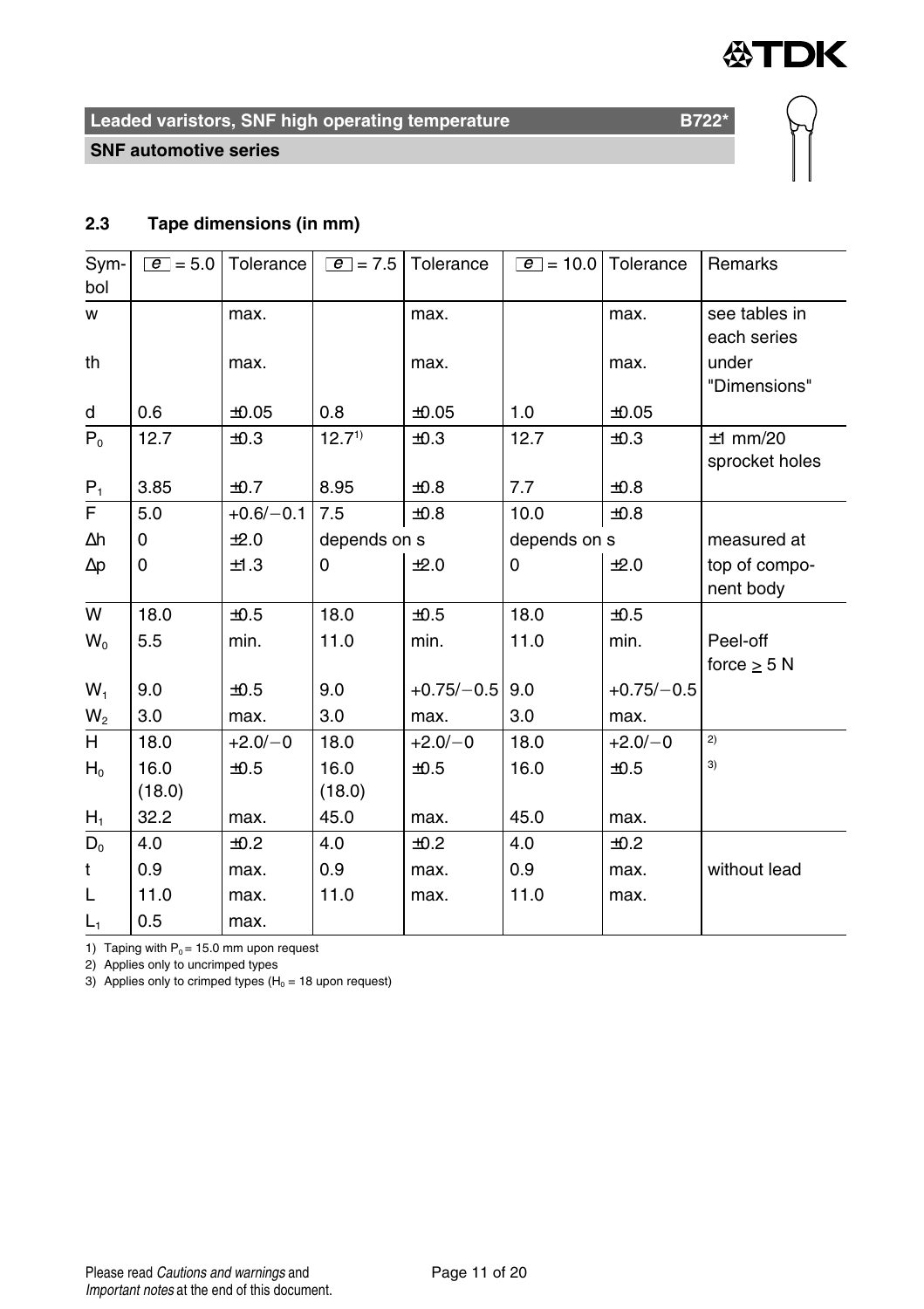

**SNF automotive series**

#### **2.4 Taping mode**

Example: B72210S0271K1 **5** 1

——<br>Digit 14

| Digit 14       | Taping           | Reel type                          | Seating plane height H <sub>0</sub> | Seating plane height H | Pitch distance |
|----------------|------------------|------------------------------------|-------------------------------------|------------------------|----------------|
|                | mode             |                                    | for crimped types                   | for uncrimped types    | $P_0$          |
|                |                  |                                    | mm                                  | mm                     | mm             |
| 0              |                  | <b>Bulk</b>                        |                                     |                        |                |
| 1              | G                |                                    | 16                                  | 18                     | 12.7           |
| 2              | G <sub>2</sub>   |                                    | 18                                  |                        | 12.7           |
| 3              | G3               | $\mathsf{I}$                       | 16                                  | 18                     | 12.7           |
| $\overline{4}$ | G4               | Ш                                  | 18                                  |                        | 12.7           |
| 5              | G5               | Ш                                  | 16                                  | 18                     | 12.7           |
| 6              | GА               | Ammo pack                          | 16                                  | 18                     | 12.7           |
| 7              | G <sub>2</sub> A | Ammo pack                          | 18                                  |                        | 12.7           |
|                |                  | Internal coding for special taping |                                     |                        |                |
|                | G6               | Ш                                  | 18                                  |                        | 12.7           |
|                | G <sub>10</sub>  | Ш                                  | 16                                  | 18                     | 15.0           |
|                | G11              | $\mathsf{II}$                      | 18                                  |                        | 15.0           |
|                | G10A             | Ammo pack                          | 16                                  | 18                     | 15.0           |
|                | G11A             | Ammo pack                          | 18                                  |                        | 15.0           |

#### **2.5 Reel dimension**





#### **Dimensions** (in mm)

| Reel type |          |          |            | w       |
|-----------|----------|----------|------------|---------|
|           | 360 max. | $31 + 1$ | approx. 45 | 54 max. |
|           | 360 max. | $31 + 1$ | approx. 55 | 64 max. |
| Ш         | 500 max. | $23 + 1$ | approx. 59 | 72 max. |

If reel type III is not compatible with insertion equipment because of its large diameter, nominal disk diameter 10 mm and 14 mm can be supplied on reel II upon request (taping mode G3).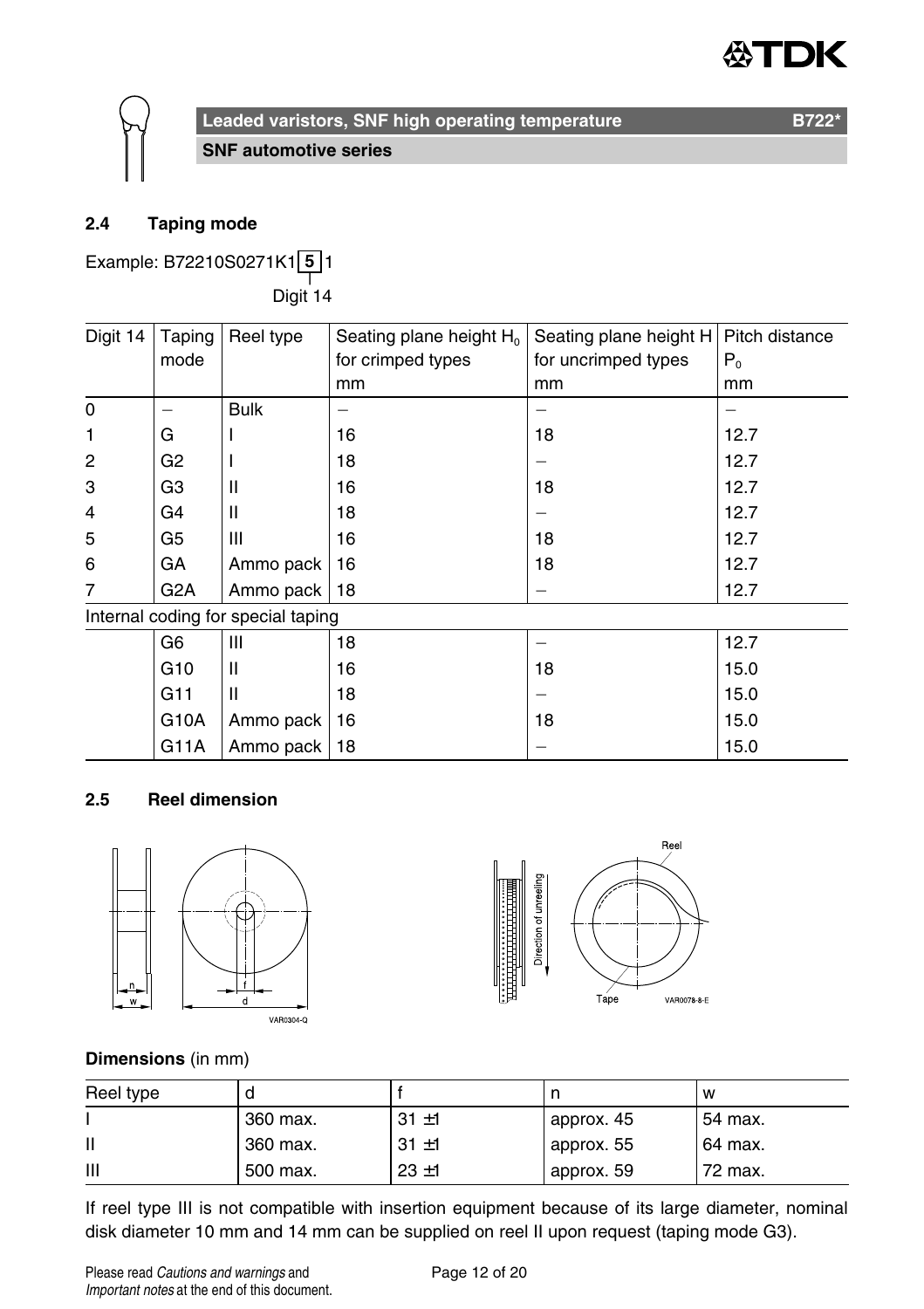

**Leaded varistors, SNF high operating temperature B7221 B722<sup>\*</sup>** 

#### **2.6 Ammo pack dimensions**



#### **3 Lead configuration**

Straight leads are standard for disk varistors. Other lead configurations as crimp style or customer-specific lead wire length according to 3.1, 3.2, 3.3 and 3.4 are optional. Crimped leads (non-standard) are differently crimped for technical reasons; the individual crimp styles are denoted by consecutive numbers (S, S2 through S5) as shown in the dimensional drawings below.

The crimp styles of the individual types can be seen from the type designation in the ordering tables.

#### **3.1 Crimp style mode**

Example: B72210S0271K **5** 01

——<br>Digit 13

| Digit 13 of ordering code | Crimp style              | Figure |
|---------------------------|--------------------------|--------|
|                           | Standard, straight leads |        |
| 2                         | S2                       |        |
| 3                         | S3                       |        |
| 5                         | S <sub>5</sub>           |        |
| Available upon request    |                          |        |
| Internal coding           |                          |        |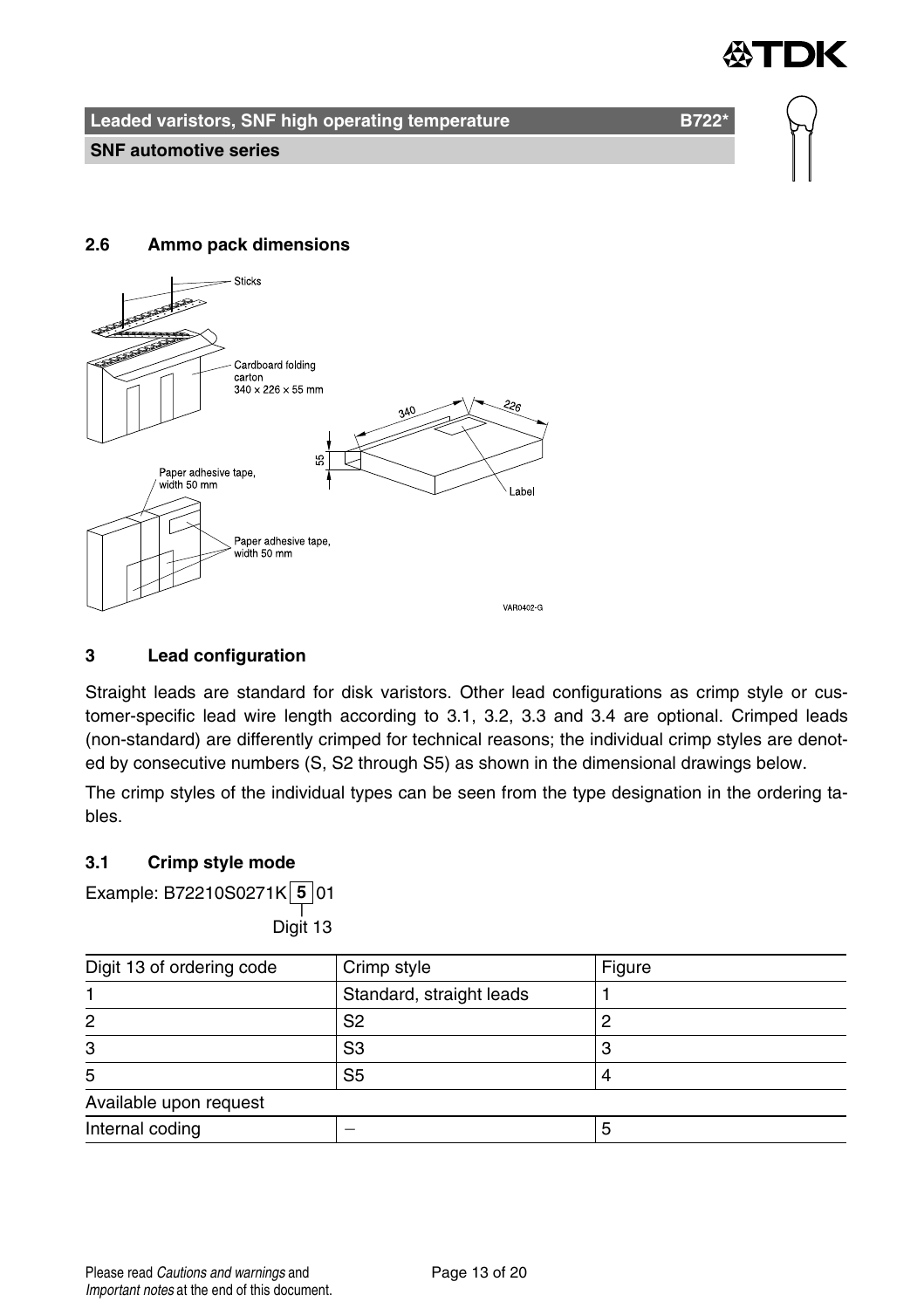

**Leaded varistors, SNF high operating temperature B722\* SNF automotive series**

#### **3.2 Standard leads and non-standard crimp styles**

The basic dimensions in figure 1 to 5 are valid for types with either round or square (EnergetiQ series) component head.

#### **Standard, straight leads Non-standard,**



1) Seating plane to IEC 717 **VAR0586 W E** 





1) Seating plane to IEC 60717 VAR0411 F E

**Non-standard, crimp style S3**



1) Seating plane to IEC 60717 VAR0396 R E



#### **Non-standard, crimp style S5**



1) Seating plane to IEC 60717 VAR0726 M-E

**Figure 4**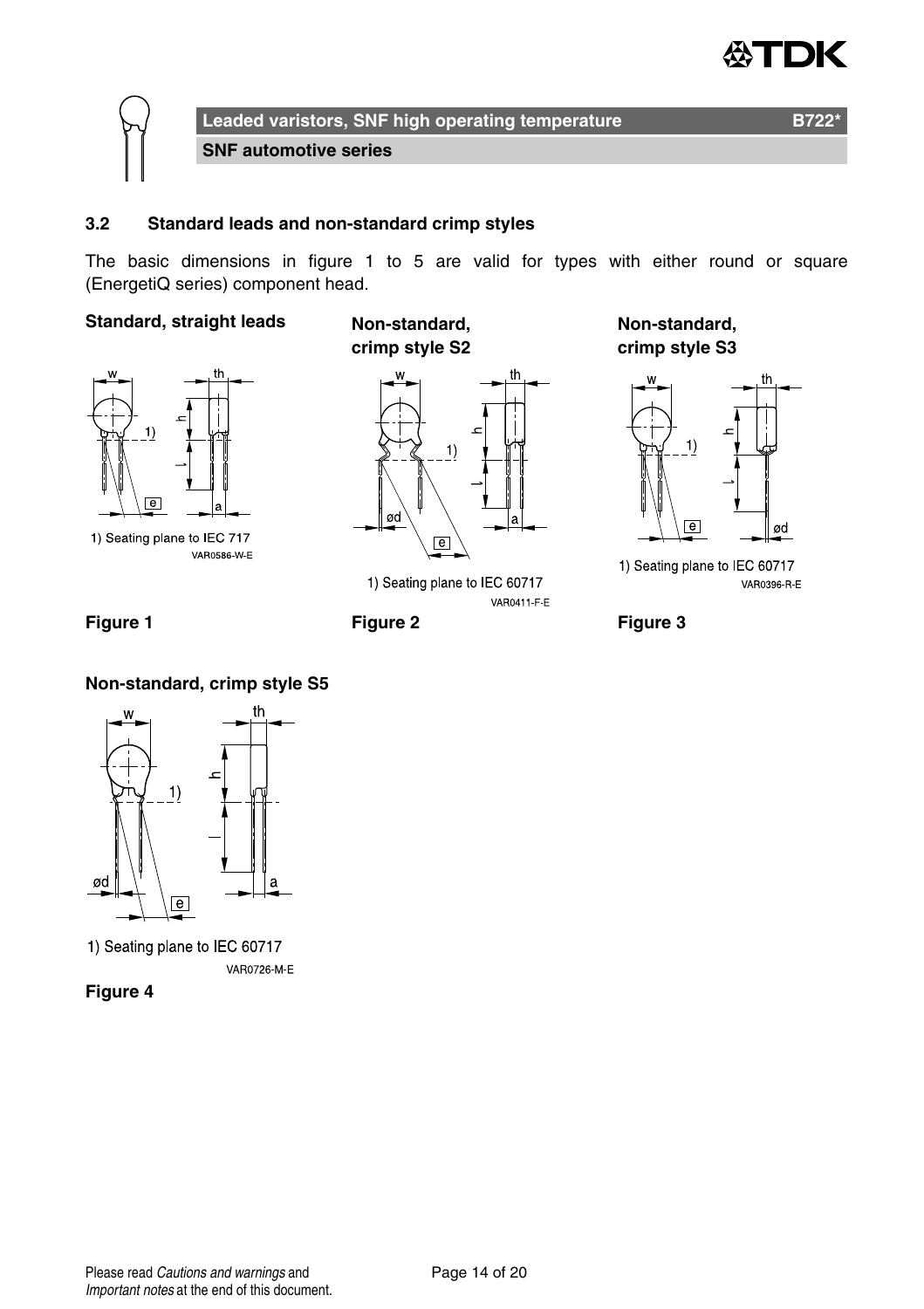

**SNF automotive series**

#### **3.3 Trimmed leads (non-standard)**

Varistors with cut leads available upon request.

| Lead length tolerances: |                  |
|-------------------------|------------------|
| Straight leads          | $+/-0.8$ mm      |
| Crimped leads           | $+/-0.5$ mm      |
| Minimum lead length     | $3.0 \text{ mm}$ |



1) Seating plane to IEC 60717<br>\*) For round component head<br>\*\*) For EnergetiQ series, square component head

VAR0642-U-E

**Figure 5**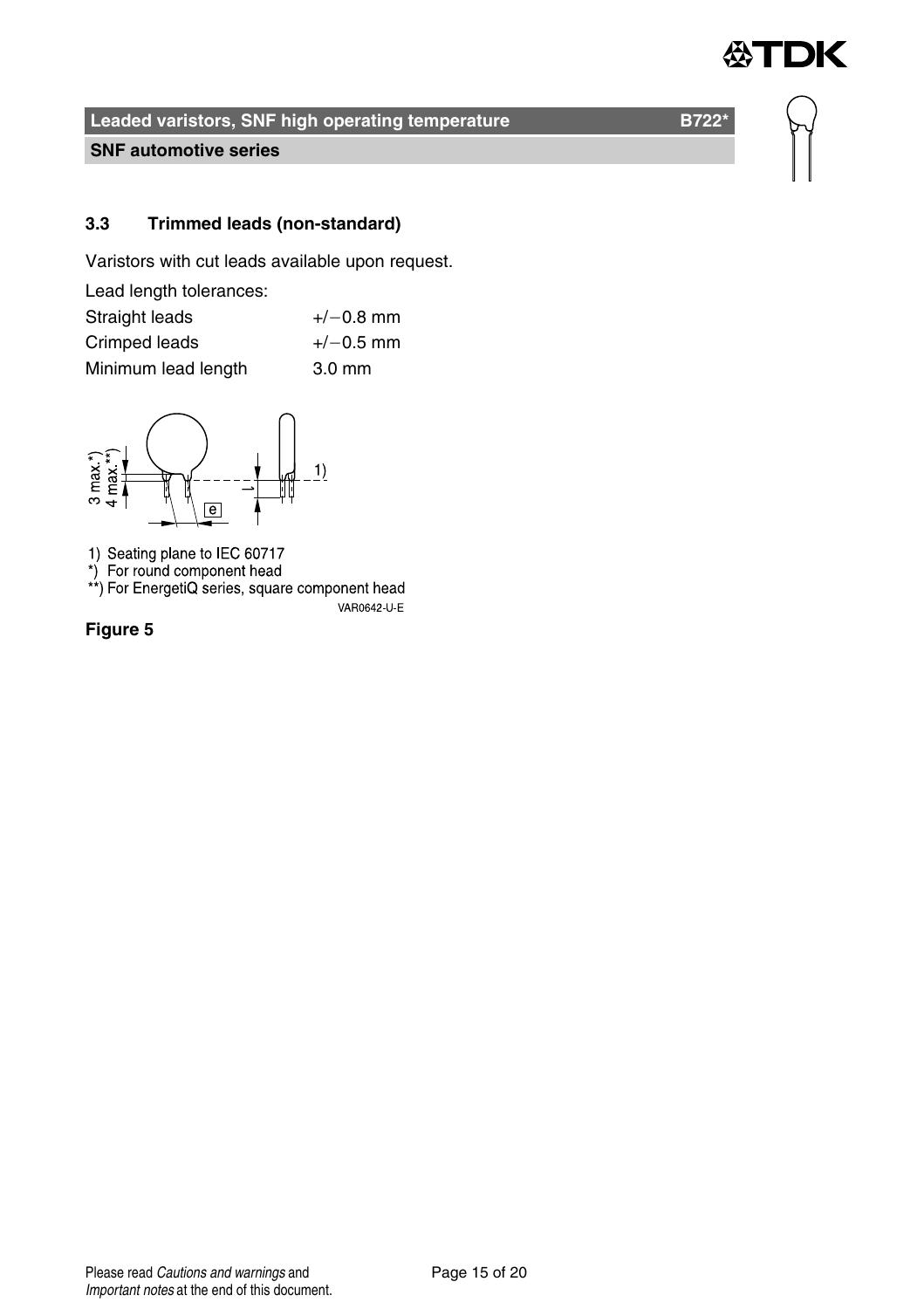



**SNF automotive series**

#### **General**

- 1. EPCOS metal oxide varistors are designed for specific applications and should not be used for purposes not identified in our specifications, application notes and data books unless otherwise agreed with EPCOS during the design-in-phase.
- 2. Ensure suitability of SIOVs through reliability testing during the design-in phase. SIOVs should be evaluated taking into consideration worst-case conditions.
- 3. For applications of SIOVs in line-to-ground circuits based on various international and local standards there are restrictions existing or additional safety measures required.

#### **Storage**

- 1. Store SIOVs only in original packaging. Do not open the package prior to processing.
- 2. Recommended storage conditions in original packaging: Storage temperature:  $-25$  °C ... +45 °C, Relative humidity: <75% annual average, <95% on maximum 30 days a year. Dew precipitation: is to be avoided.
- 3. Avoid contamination of an SIOV's during storage, handling and processing.
- 4. Avoid storage of SIOVs in harmful environments that can affect the function during long-term operation (examples given under operation precautions).
- 5. The SIOV type series should be soldered after shipment from EPCOS within the time specified:

SIOV-S, -Q, -LS, -B, -SNF 24 months ETFV/ T series, -CU 12 months.

#### **Handling**

- 1. SIOVs must not be dropped.
- 2. Components must not be touched with bare hands. Gloves are recommended.
- 3. Avoid contamination of the surface of SIOV electrodes during handling, be careful of the sharp edge of SIOV electrodes.

#### **Soldering (where applicable)**

- 1. Use rosin-type flux or non-activated flux.
- 2. Insufficient preheating may cause ceramic cracks.
- 3. Rapid cooling by dipping in solvent is not recommended.
- 4. Complete removal of flux is recommended.
- 5. Temperatures of all preheat stages and the solder bath must be strictly controlled especially for T series (T14 and T20).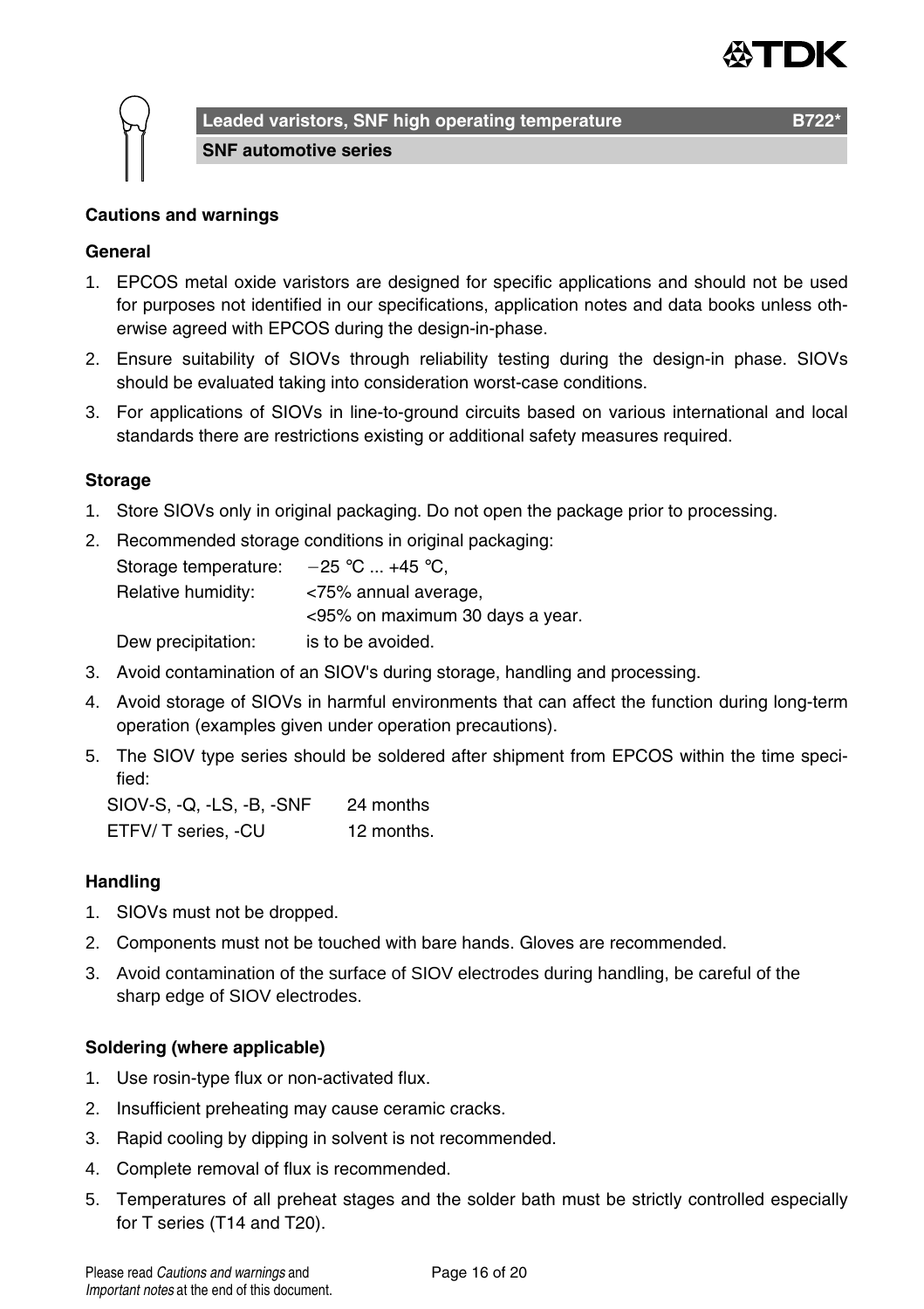

**SNF automotive series**

#### **Mounting**

- 1. Potting, sealing or adhesive compounds can produce chemical reactions in the SIOV ceramic that will degrade the component's electrical characteristics.
- 2. Overloading SIOVs may result in ruptured packages and expulsion of hot materials. For this reason SIOVs should be physically shielded from adjacent components.

#### **Operation**

- 1. Use SIOVs only within the specified temperature operating range.
- 2. Use SIOVs only within the specified voltage and current ranges.
- 3. Environmental conditions must not harm SIOVs. Use SIOVs only in normal atmospheric conditions. Avoid use in deoxidizing gases (chlorine gas, hydrogen sulfide gas, ammonia gas, sulfuric acid gas etc), corrosive agents, humid or salty conditions.Contact with any liquids and solvents should be prevented.

#### **Display of ordering codes for EPCOS products**

The ordering code for one and the same EPCOS product can be represented differently in data sheets, data books, other publications, on the EPCOS website, or in order-related documents such as shipping notes, order confirmations and product labels. **The varying representations of the ordering codes are due to different processes employed and do not affect the specifications of the respective products**. Detailed information can be found on the Internet under www.epcos.com/orderingcodes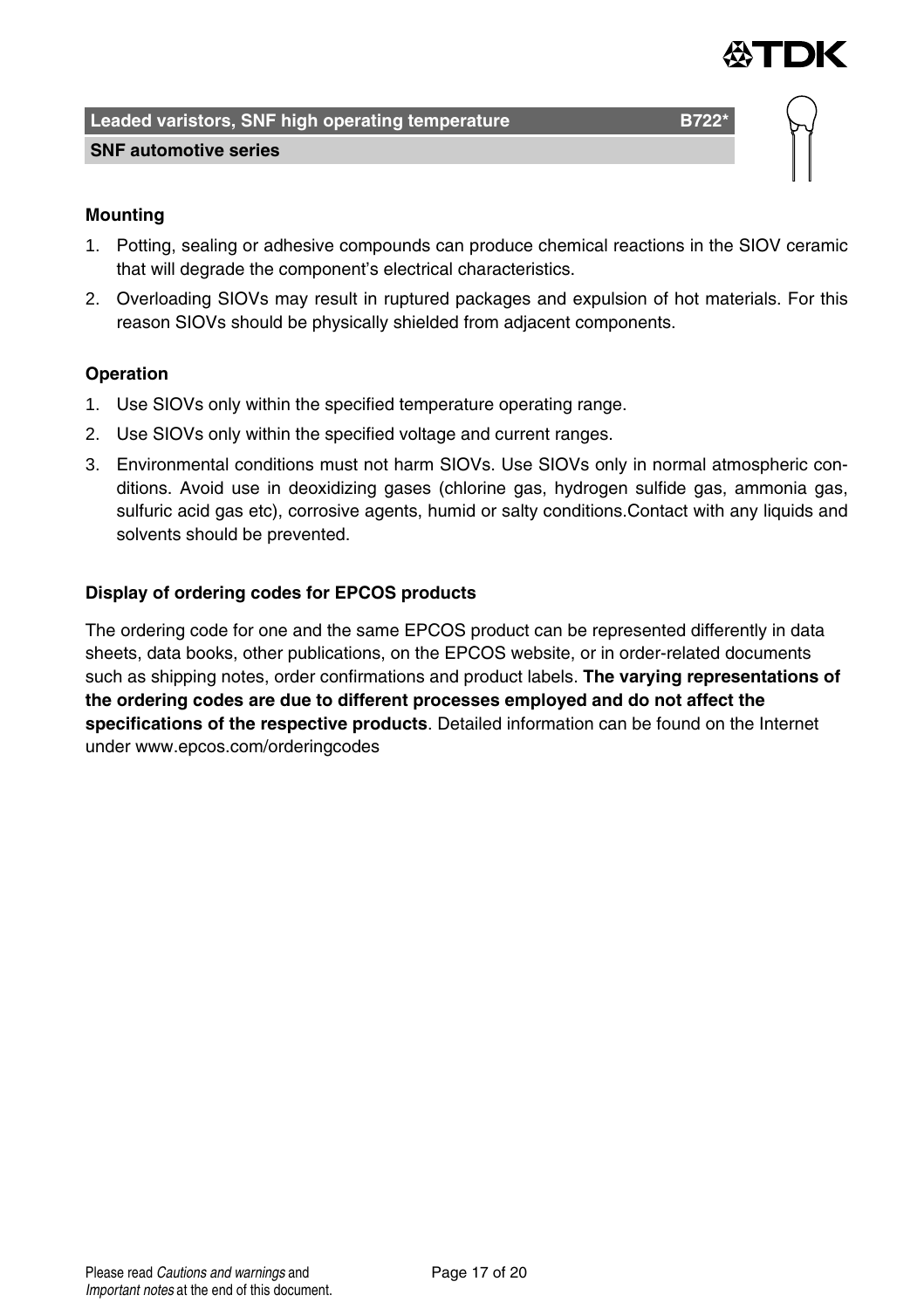



**SNF automotive series**

**Symbols and terms**

| Symbol                      | Term                                                                     |
|-----------------------------|--------------------------------------------------------------------------|
| C                           | Capacitance                                                              |
| $\mathbf{C}_{\text{typ}}$   | Typical capacitance                                                      |
|                             | Current                                                                  |
| $I_{c}$                     | Current at which $V_{c, max}$ is measured                                |
| I <sub>leak</sub>           | Leakage current                                                          |
| $I_{\text{max}}$            | Maximum surge current (also termed peak current)                         |
| $I_{\text{max}}$            | Maximum discharge current                                                |
| $I_n$                       | Nominal discharge current to UL 1449                                     |
| LCT                         | Lower category temperature                                               |
| $L_{typ}$                   | Typical inductance                                                       |
| $P_{\text{max}}$            | Maximum average power dissipation                                        |
| $\mathsf{R}_{\mathsf{ins}}$ | Insulation resistance                                                    |
| $R_{min}$                   | Minimum resistance                                                       |
| $T_A$                       | Ambient temperature                                                      |
| $t_{r}$                     | Duration of equivalent rectangular wave                                  |
| <b>UCT</b>                  | Upper category temperature                                               |
| v                           | Voltage                                                                  |
| $V_{\text{clamp}}$          | Clamping voltage                                                         |
| $V_{c. max}$                | Maximum clamping voltage at specified current i.                         |
| $V_{DC}$                    | DC operating voltage                                                     |
| $V_{\text{jump}}$           | Maximum jump start voltage                                               |
| $V_{max}$                   | Maximum voltage                                                          |
| $V_{\text{on}}$             | Operating voltage                                                        |
| V <sub>RMS</sub>            | AC operating voltage, root-mean-square value                             |
| V <sub>RMS, op, max</sub>   | Root-mean-square value of max. DC operating voltage incl. ripple current |
| $V_{\text{surge}}$          | Super imposed surge voltage                                              |
| $V_{V}$                     | Varistor voltage                                                         |
| $\Delta V_{V}$              | Tolerance of varistor voltage                                            |
| $W_{\text{ID}}$             | Maximum load dump                                                        |
| $W_{\text{max}}$            | Maximum energy absorption                                                |
|                             |                                                                          |
| $\overline{e}$              | Lead spacing                                                             |

All dimensions are given in mm.

The commas used in numerical values denote decimal points.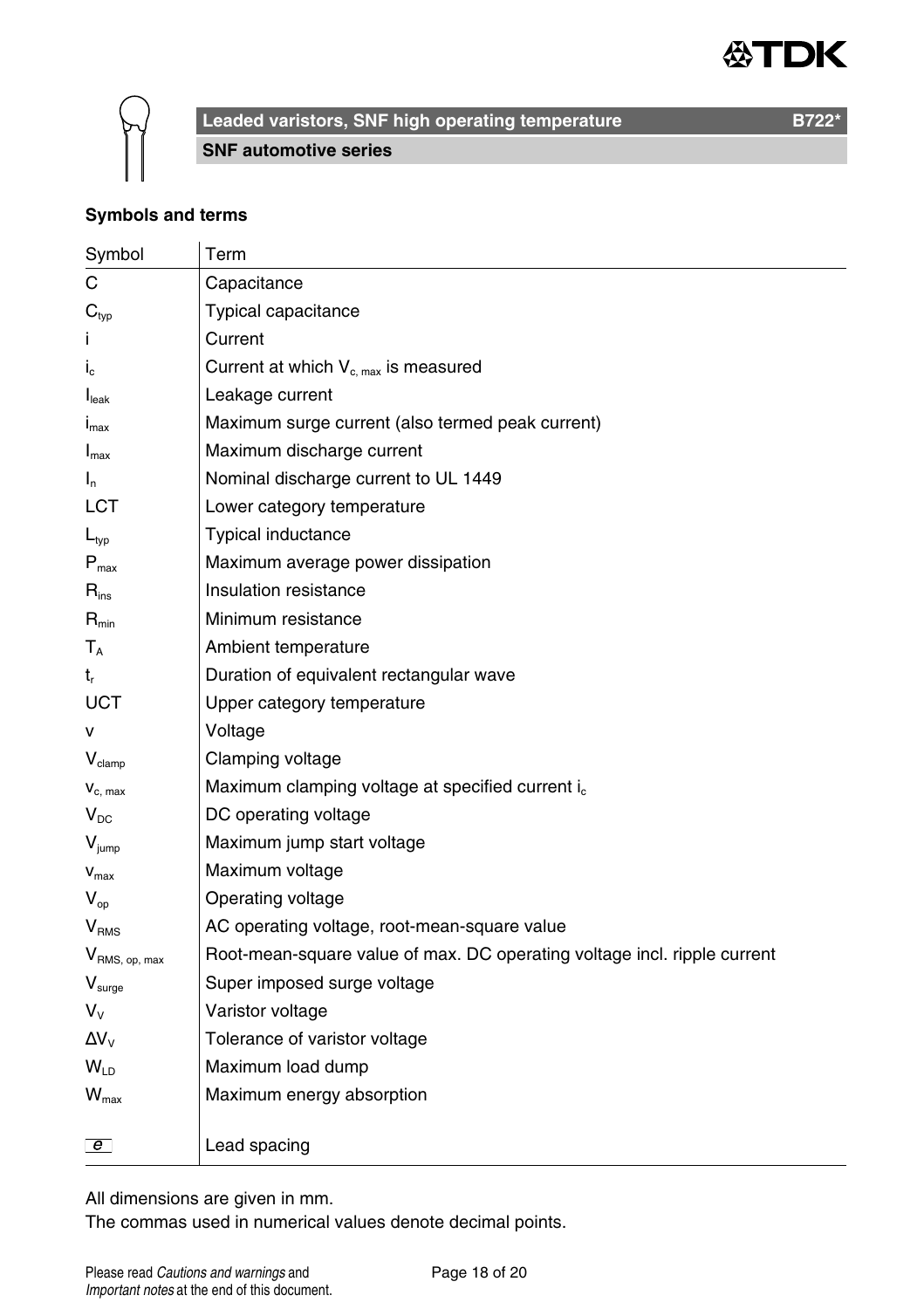

The following applies to all products named in this publication:

- 1. Some parts of this publication contain **statements about the suitability of our products for certain areas of application**. These statements are based on our knowledge of typical requirements that are often placed on our products in the areas of application concerned. We nevertheless expressly point out **that such statements cannot be regarded as binding statements about the suitability of our products for a particular customer application**. As a rule, EPCOS is either unfamiliar with individual customer applications or less familiar with them than the customers themselves. For these reasons, it is always ultimately incumbent on the customer to check and decide whether an EPCOS product with the properties described in the product specification is suitable for use in a particular customer application.
- 2. We also point out that **in individual cases, a malfunction of electronic components or failure before the end of their usual service life cannot be completely ruled out in the current state of the art, even if they are operated as specified**. In customer applications requiring a very high level of operational safety and especially in customer applications in which the malfunction or failure of an electronic component could endanger human life or health (e.g. in accident prevention or lifesaving systems), it must therefore be ensured by means of suitable design of the customer application or other action taken by the customer (e.g. installation of protective circuitry or redundancy) that no injury or damage is sustained by third parties in the event of malfunction or failure of an electronic component.
- 3. **The warnings, cautions and product-specific notes must be observed.**
- 4. In order to satisfy certain technical requirements, **some of the products described in this publication may contain substances subject to restrictions in certain jurisdictions (e.g. because they are classed as hazardous)**. Useful information on this will be found in our Material Data Sheets on the Internet (www.epcos.com/material). Should you have any more detailed questions, please contact our sales offices.
- 5. We constantly strive to improve our products. Consequently, **the products described in this publication may change from time to time**. The same is true of the corresponding product specifications. Please check therefore to what extent product descriptions and specifications contained in this publication are still applicable before or when you place an order. We also **reserve the right to discontinue production and delivery of products**. Consequently, we cannot guarantee that all products named in this publication will always be available. The aforementioned does not apply in the case of individual agreements deviating from the foregoing for customer-specific products.
- 6. Unless otherwise agreed in individual contracts, **all orders are subject to the current version of the "General Terms of Delivery for Products and Services in the Electrical Industry" published by the German Electrical and Electronics Industry Association (ZVEI)**.